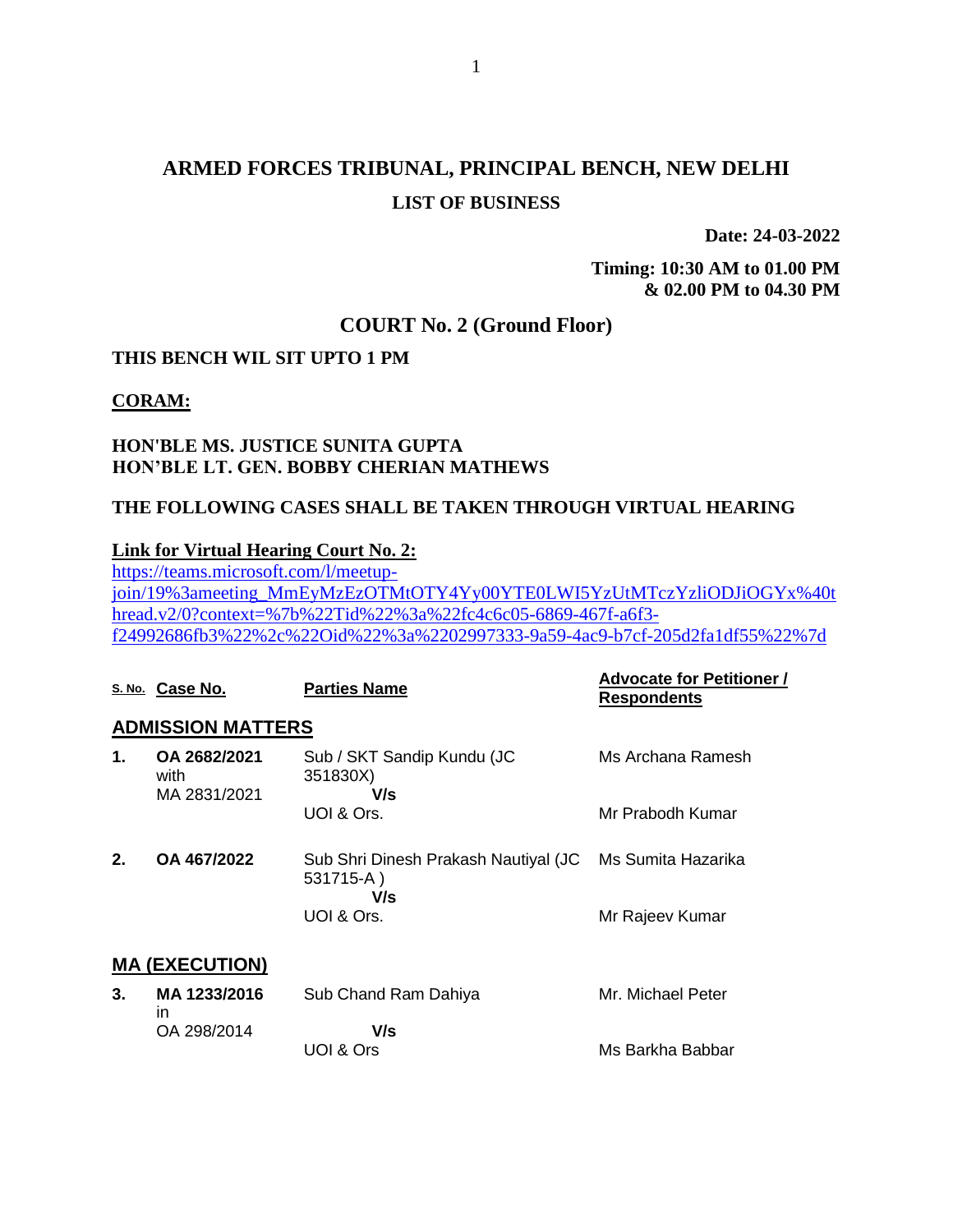**WITH**

| 4.          | CA 3/2017<br>with MA 606/2018,<br>MA 609/2018,                    | Sub Chand Ram Dahiya<br>V/s                         | Mr. Michael Peter                      |
|-------------|-------------------------------------------------------------------|-----------------------------------------------------|----------------------------------------|
|             | MA 1786/2018,<br>MA 1787/2018 &<br>MA 1633/2019<br>in OA 298/2014 | Praveen Kumar IDAS & Ors.                           | Ms Barkha Babbar                       |
| 5.          | MA 1340/2019<br>ın                                                | Ex Nk Bharat Singh (No 4075876 Y)                   | Mr SM Dalal                            |
|             | OA 712/2015                                                       | V/s<br>UOI & Ors                                    | Mr. Y P Singh                          |
| 6.          | MA 1940/2019<br>in.<br>OA 232/2018                                | Sub Maj Lakhmi Chand (Retd) (JC<br>376519 H)<br>V/s | Mr Indra Sen Singh & Abhishek<br>Singh |
|             |                                                                   | UOI & Ors                                           | Mr. Rajesh Kumar Das                   |
| 7.          | MA 2148/2019<br>ın                                                | No. 2979243-M Ex Sep Manvir Singh                   | Mr. Praveen Kumar                      |
|             | OA 1883/2017                                                      | V/s<br>UOI & Ors.                                   | Mr. Satya Ranjan Swain                 |
| <b>WITH</b> |                                                                   |                                                     |                                        |
| 8.          | MA 575/2022<br>in.                                                | UOI & Ors                                           | Mr Satya Ranjan Swain                  |
|             | OA 1883/2017                                                      | V/s<br>No. 2979243-M Ex Sepoy Manvir<br>Singh       | Mr Praveen Kumar                       |
| 9.          | MA 2465/2019<br>in.                                               | IC-27644K Lt Col Vikas Kumar Arora                  | Mr. S S Pandey & Associates            |
|             | OA 48/2017                                                        | V/s<br>UOI & Ors.                                   | Mr. S D Windlesh                       |
| 10.         | MA 2496/2019<br>ın                                                | Hav (GD) Nancha Ram Jat                             | Mr NL Bareja                           |
|             | TA 646/2009                                                       | V/s<br>UOI & Ors                                    | Mr. J S Yadav                          |
| 11.         | MA 2504/2019<br>ın                                                | Maj Pankaj Kulshrestha (Retd) (IC-<br>48138M)       | Ms Sangeeta Tomar                      |
|             | OA 710/2019                                                       | V/s<br>UOI & Ors                                    | Ms Barkha Babbar & Mr. Ranesh<br>Kumar |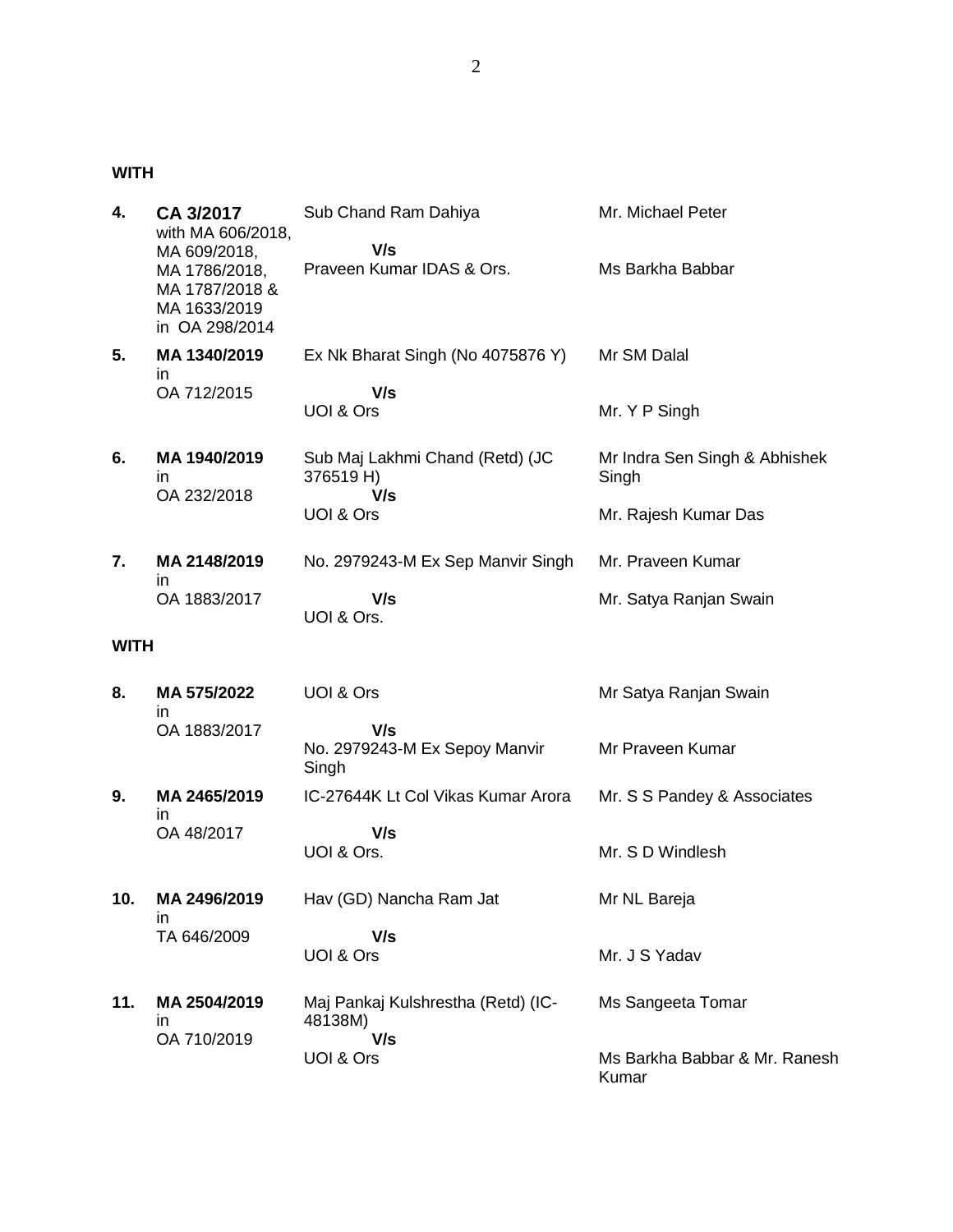| 12.         | MA 461/2020<br>in                          | Ex Hav Rajesh Kumar (No 13972350)                            | Mr AK Trivedi                                           |
|-------------|--------------------------------------------|--------------------------------------------------------------|---------------------------------------------------------|
|             | OA 791/2015                                | V/s<br>UOI & Ors                                             | Mr. Ashok Chaitanya                                     |
| 13.         | MA 746/2020                                | JC 165711-H Ex Sub Maj Bharat Singh Mr Virender Singh Kadian |                                                         |
|             | ın<br>OA 1569/2018                         | V/s<br>UOI & Ors                                             | Mr. Satya Ranjan Swain                                  |
| <b>WITH</b> |                                            |                                                              |                                                         |
| 14.         | MA 2198/2020<br>ın                         | Ex Sub Maj Bharat Singh (165711H)                            | Mr Satya Ranjan Swain                                   |
|             | OA 1569/2018                               | V/s<br>UOI & Ors                                             | Mr Virender Singh Kadian                                |
| 15.         | MA 1057/2020 &<br>MA 2601/2021             | Sgt Adapa Veerabhadra Rao (Retd)<br>(No 623491)              | Mr Manoj Kr Gupta                                       |
|             | in.<br>OA 227/2020                         | V/s<br>UOI & Ors.                                            | Mr. Harish V Shankar for R 1-2 &<br>4, None for R-3 & 5 |
| 16.         | MA 1390/2020                               | Ex Sep Naginder Singh (3407399)                              | Mr. Naresh Ghai                                         |
|             | ın<br>OA 956/2016                          | V/s<br>UOI & Ors.                                            | Mr. Avdhesh Kumar Singh                                 |
| 17.         | MA 1585/2020                               | JC-377462L Sub Sanjiv Kumar                                  | Mr. S S Pandey & Associates                             |
|             | in<br>OA 503/2019                          | V/s<br>UOI & Ors.                                            | Mr. J S Yadav                                           |
| 18.         | MA 1637/2020<br>ın                         | IC-31478Y Brig PK Narula (Retd.)                             | In Person                                               |
|             | OA 225/2017                                | V/s<br>UOI & Ors.                                            | Mr. Avdhesh Kumar Singh                                 |
| 19.         | MA 2197/2020,<br>MA 219/2022 &<br>220/2022 | Ex Hav Chhatar Pal Singh (No.<br>13937165-M)                 | Mr S M Dalal                                            |
|             | in                                         | V/s                                                          |                                                         |

Mr. Arvind Patel

OA 518/2019 UOI & Ors

3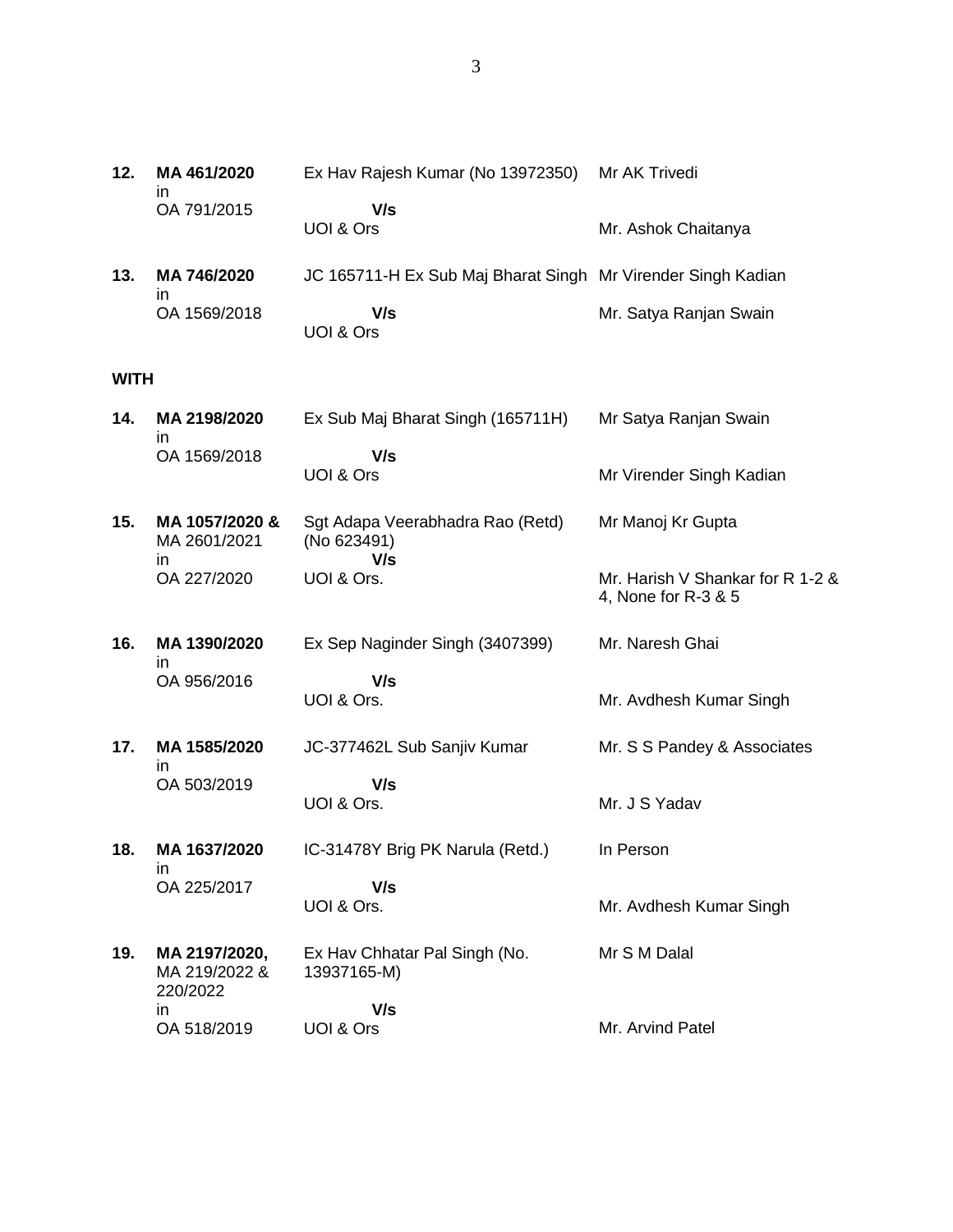**20. MA 1593/2021** in OA 88/2017 Ex LNK Hari Shankar Chaudhary (4255868 H)  **V/s** UOI & Ors Mr Virender Singh Kadian Ms Jyotsana Kaushik **21. MA 1659/2021** in OA 363/2021 Nk (DSC) Ram Bhaj (Retd) (1070968- Y)  **V/s** UOI & Ors Mr Manoj Kr Gupta Mr. K K Tyagi **22. MA 1938/2021** in OA 302/2015 MWO Inayat Khan (623261-B)  **V/s** UOI & Ors Mr Ajit Kakkar Mr VS Tomar **23. MA 2446/2021** in OA 729/2021 Ex Nk Hans Raj Singh (3168446L)  **V/s** UOI & Ors Mr Ashok Kumar Mr. Neeraj, Sr. CGSC **24. MA 2447/2021** in OA 966/2021 Ex Nk Rajender Pal (6471549-W)  **V/s** UOI & Ors Mr Ashok Kumar Ms. Barkha Babbar **25. MA 3090/2021** in OA 1229/2021 JWO Nitya Gopal Debnath (Retd) (684614)  **V/s** UOI & Ors Mr Manoj Kumar Gupta Mr. Ashok Chaitanya **MA (OTHERS) 26. MA 3233/2019 & MA 682/2022** in TA 3/2016 Capt Kashyap Kumar  **V/s** UOI & Ors. Mr. Rishabh Sanchiti Gp Capt Karan Singh Bhati, Sr.

#### **WITH**

| 27. | MA 2773/2021<br>ın | Capt Kashyap Kumar | Mr. Rishabh Sanchiti                  |
|-----|--------------------|--------------------|---------------------------------------|
|     | TA 3/2016          | V/s                |                                       |
|     |                    | UOI & Ors          | Gp Capt Karan Singh Bhati, Sr<br>CGSC |

CGSC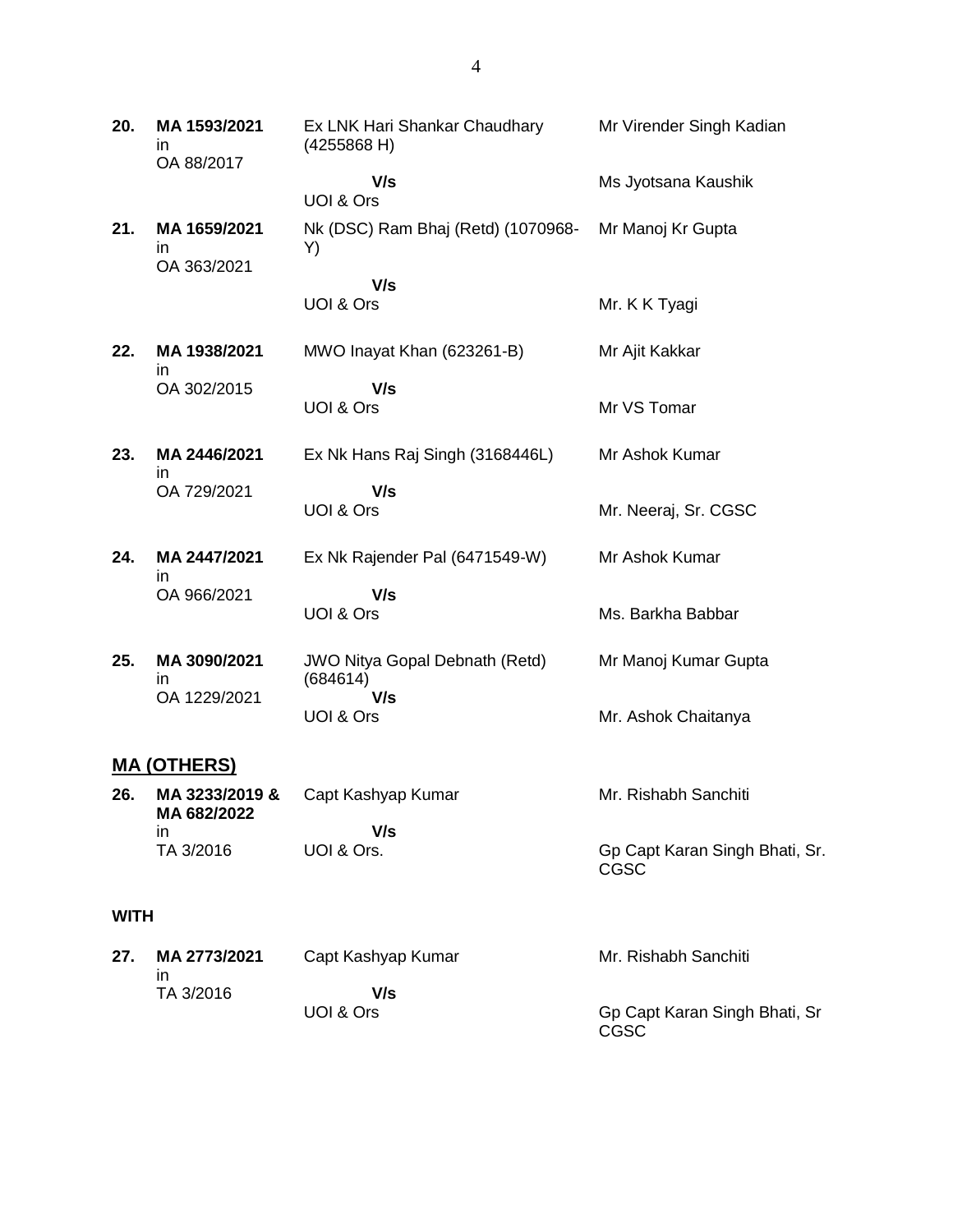Mr. R.K. Rastogi

 **V/s**

MA 2656/2021 in OA 375/2017 RB Lucknow UOI & Ors. Dr Vijendra Singh Mahndiyan **29. MA 2597/2021** in OA 1311/2017 Ex Sep Bhagwan Singh (3169545 A)  **V/s** UOI & Ors Mr S M Dalal Mr. K K Tyagi **30. MA 2849/2021** in MA 2020/2021 in OA 243/2021 WO Kashiswar Mukhopadhyay (Retd) (No 655146 L)  **V/s** UOI & Ors Mr Manoj Kr Gupta Mr Satya Ranjan Swain **31. MA 191/2022** in OA 637/2019 UOI & Ors  **V/s** IC-28510X Maj Gen KP Sinha (Retd) Mr V S Tomar Mr. Shakti Chand Jaidwal **32. MA 658/2022** in OA 1977/2019 Smt. Ved Kumari Sharma Wd/o No. 7034560 Late Ex Hav (Hony Nb Sub) Ashok Kumar through LR Archana Sharma  **V/s** UOI & Ors Mr. J P Sharma & Associates Mr D K Sabat **RAs 33. RA 18/2021** with MA 1992/2021 in UOI & Ors.  **V/s** Ex Nb Sub Madan Pal Singh Tomar Mr J S Yadav Mr VS Kadian

OA 878/2017 (JC 1613087) **34. RA 20/2021** with MA 1994/2021 in OA 1660/2016 Col Deepak Kumar Vishnoi (Retd)  **V/s** UOI & Ors Mr Indra Sen Singh/Kirtika Chhatwal Mr Anil Gautam **PART HEARD 35. OA 1135/2019** with Brig S K Gupta (Retd) (MR 04965 P) Mr Ajit Kakkar & Associates

> **V/s** UOI & Ors.

MA 2049/2021

Gp Capt Karan Singh Bhati, Sr. CGSC

**28. CA 2/2020** with

MA 505/2021 &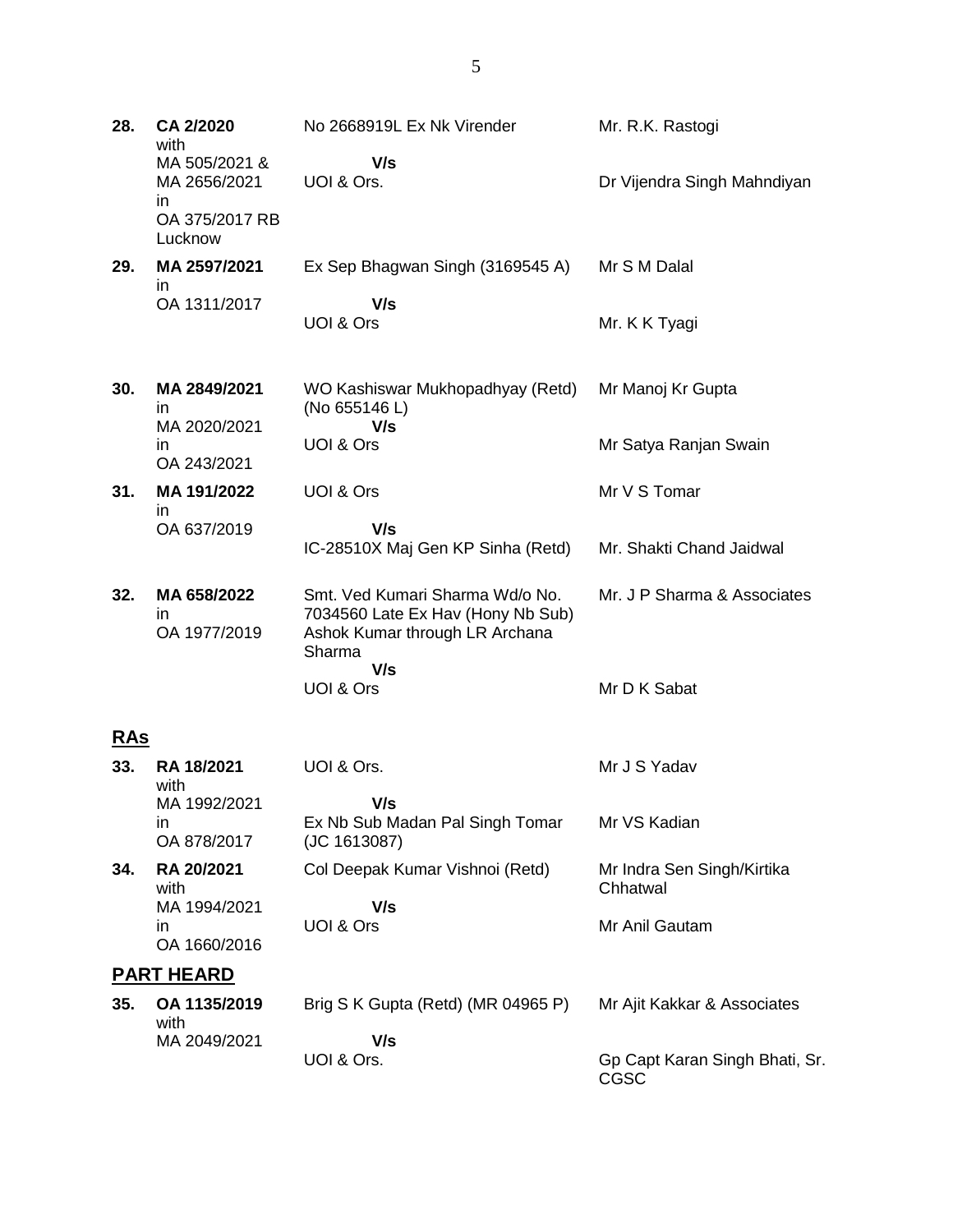| 36. | OA (Appeal)<br>1978/2019<br>with    | Ex Sep Surendra Singh<br>(No.149367752M) | Mr. Ajit Kakkar  |
|-----|-------------------------------------|------------------------------------------|------------------|
|     | MA 2854/2019 &<br>2677/2021         | V/s<br>UOI & Ors.                        | Mr Shyam Narayan |
|     | (OA (Appeal)<br>1/2019 (RB, Jaipur) |                                          |                  |

# **Pleadings Not Complete**

| 37. | OA 2086/2019<br>with<br>MA 2989/2019, | Ex Sgt S Jagmohan Singh Jaggi (No<br>278894)        | Mr Ajit Kakkar & Associates |
|-----|---------------------------------------|-----------------------------------------------------|-----------------------------|
|     | 798/2019,<br>399/2022 &<br>400/2022   | V/s<br>UOI & Ors.                                   | Mr. Prabodh Kumar           |
| 38. | OA 1227/2020<br>with<br>MA 1416/2020  | Ex MWO(HFL) Satyabir Singh Yadav<br>(648359)<br>V/s | Mr Baljeet Singh            |
|     |                                       | UOI & Ors.                                          | Mr. Y P Singh               |

# **Pleadings Complete**

| 39. | OA 1503/2016<br>with                 | Ex Sgt K Sivakumar                                                                | Ms. Antima Bazaz & Joydeep<br>Mukherjee |
|-----|--------------------------------------|-----------------------------------------------------------------------------------|-----------------------------------------|
|     | MA 1121/2016 &<br>591/2022           | V/s<br>UOI & Ors.                                                                 | Mr Prabodh Kumar                        |
| 40. | OA 132/2018<br>with<br>MA 3305/2019  | JC-143849X Ex-Subedar (Hony. Sub.<br>Maj.) Sher Singh Yadav<br>V/s                | Mr. Ajai Bhalla & Ms. Sangeeta<br>Tomar |
|     |                                      | UOI & Ors.                                                                        | Mr Ashok Chaitanya                      |
| 41. | OA 721/2018<br>with<br>MA 590/2018 & | Pappi Devi Wd/o Late Gdr Jai Prakash Mr. S C Tomar<br>Singh (No. 2674713K)<br>V/s |                                         |
|     | 591/2018                             | UOI & Ors.                                                                        | Mr. Avdhesh Kumar Singh                 |
| 42. | OA 836/2019<br>with<br>MA 1478/2019  | Smt Ghoghri Devi Widow of Late Hav<br>Jai Karan (No 1290027-W)<br>V/s             | Mr. Manoj Kumar Gupta                   |
|     |                                      | UOI & Ors.                                                                        | Mr. V S Tomar                           |
| 43. | OA 909/2019<br>with                  | SL-3939F Col MPC Rao (Retd.)                                                      | Mr. V S Kadian & Mr. K R Verma          |
|     | MA 1554/2019                         | V/s<br>UOI & Ors.                                                                 | Mr. D K Sabat                           |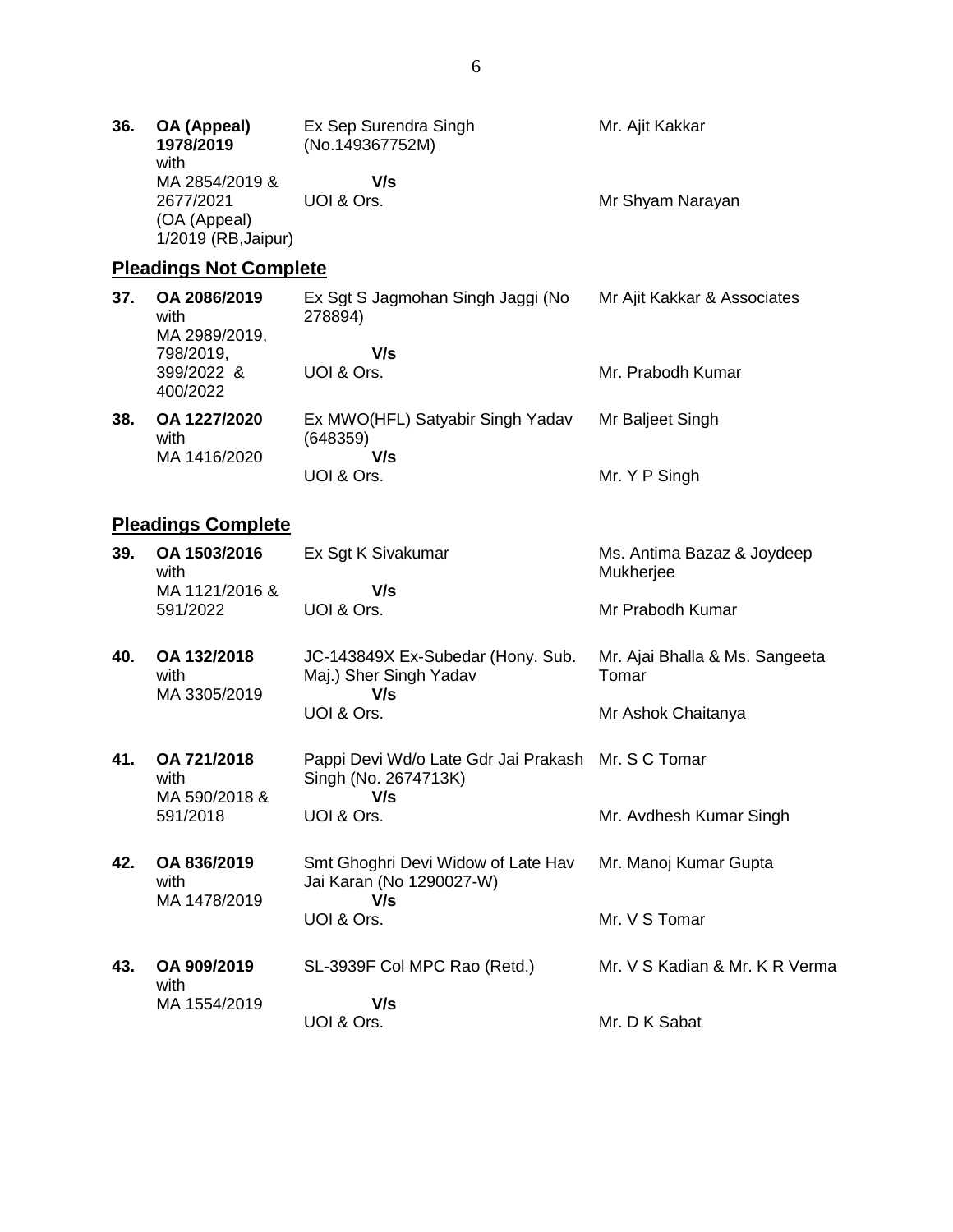| 44. | OA 865/2021<br>with<br>MA 1921/2021 | (TC-31539 L) Lt Col Manvir Sharma<br>(Retd)<br>V/s<br>UOI & Ors. | Mr O S Punia<br>Mr. S D Windlesh |
|-----|-------------------------------------|------------------------------------------------------------------|----------------------------------|
| 45. | OA 2863/2021                        | Nk Ramkishan (2886096-H)                                         | Mr Ajit Kakkar & Associates      |
|     |                                     | V/s<br>UOI & Ors.                                                | Ms. Barkha Babbar                |

# **FOR FINAL HEARING**

| 46. | OA 1296/2018<br>with                  | IC-49695-X Col Atul Dimri<br>V/s                  | Mr. S S Pandey & Associates                   |
|-----|---------------------------------------|---------------------------------------------------|-----------------------------------------------|
|     | MA 2253/2018                          | UOI & Ors.                                        | Gp Capt Karan Singh Bhati, Sr.<br><b>CGSC</b> |
| 47. | OA 1307/2018<br>with<br>MA 1284/2018, | CHM Surendar Singh (Retd) (No<br>2991758Y)<br>V/s | Ms. Archana Ramesh                            |
|     | 18/2020 &<br>231/2022                 | UOI & Ors.                                        | Mr. Ashok Chaitanya                           |
| 48. | OA 1645/2018<br>with                  | IC-26428 Lt Col Ramvir Singh (Retd.)              | Mr. Chaitanya Agarwal                         |
|     | MA 1780/2018,<br>2636/2021            | V/s<br>UOI & Ors.                                 | Mr. Shyam Narayan                             |
| 49. | OA 553/2019                           | Ex Sgt Arun Kashinath Patil (No<br>636641 G)      | Mr Ajit Kakkar & Associates                   |
|     |                                       | V/s<br>UOI & Ors.                                 | Mr. Avdhesh Kumar Singh                       |
| 50. | OA 1101/2019<br>with<br>MA 1864/2020  | Ex Hav Ravi Shankar Tiwari (No<br>15363974 Y)     | Mr Manoj Kr Gupta                             |
|     |                                       | V/s<br>UOI & Ors.                                 | Ms. Jyotsna Kaushik                           |
| 51. | OA 1374/2019<br>with<br>MA 2116/2019  | Col Mahendra Yeole (Retd) (IC 20363<br>L)         | Mr RK Tripathi                                |
|     |                                       | V/s<br>UOI & Ors.                                 | Mr. Rajeev Kumar                              |
|     |                                       |                                                   |                                               |